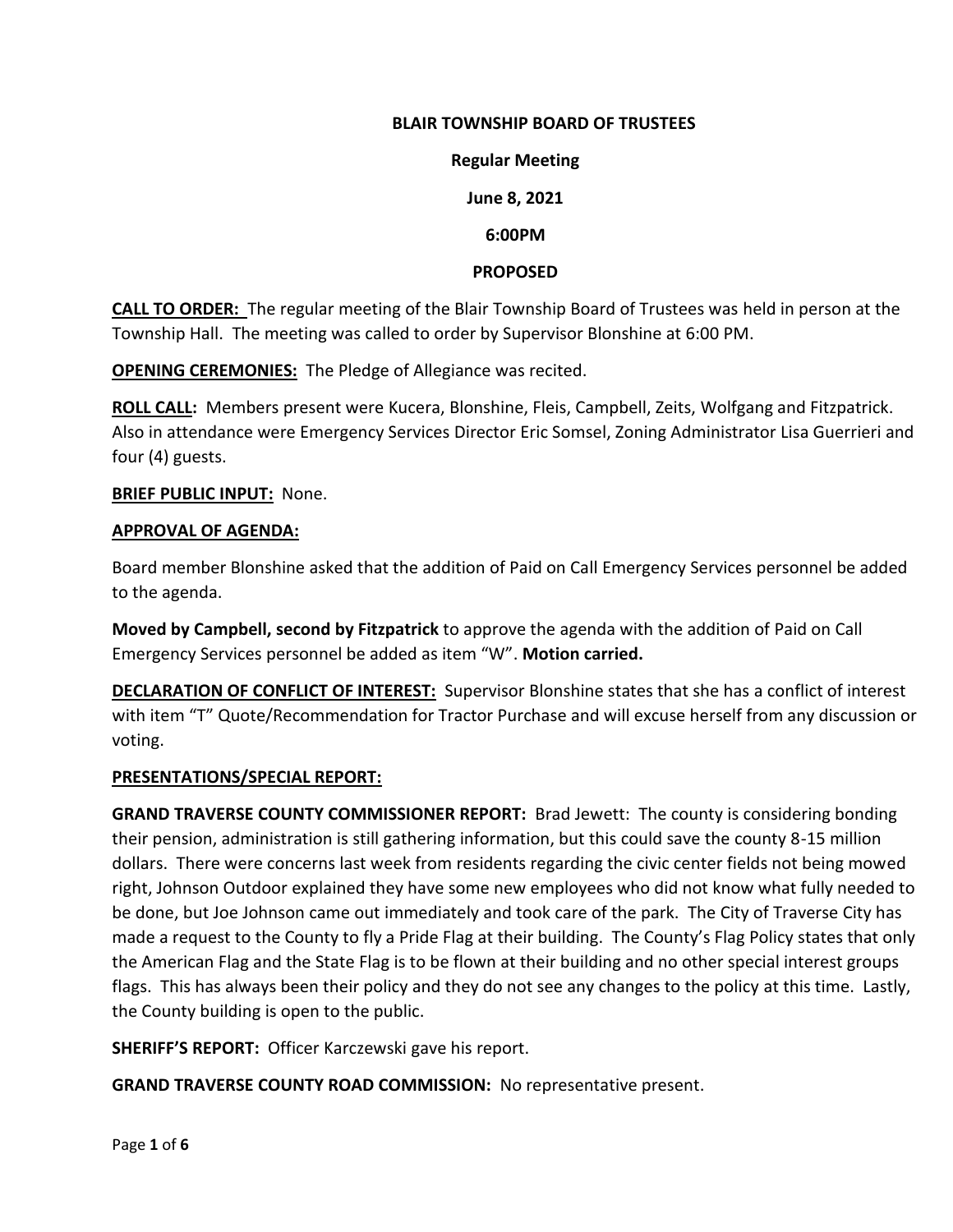**WADE TRIM:** No engineer present.

## **OPERATION SERVICES REPORT:** Report submitted.

**TREASURER REPORT:** Board member Campbell gave her report.

#### **ANNOUNCEMENTS/CORRESPONDENCE:**

Supervisor Blonshine with help from Eric Somsel submitted for a 2% (two percent) Tribal Grant for the camera/sound system in township park, thank you Eric for your help. The fitness court is still moving forward, letters were sent out to several businesses in the area looking for partnership in this project. Currently Supervisor Blonshine has a commitment from several donors of \$30,000.00 (thirty thousand dollars) of the \$50,000.00 (fifty thousand dollars) needed. She is also still seeking help with the concrete pad that is necessary for the fitness court to be constructed. The splash pad is up and running as of June 1, 2021.

#### **CONSENT CALENDAR:**

| <b>FUND</b>         | <b>CHECK NUMBERS</b> | <b>TOTALS</b> |            | <b>REPORTS</b>                 |
|---------------------|----------------------|---------------|------------|--------------------------------|
| Pooled Operating    | #4940-5025           |               | 164,137.72 | <b>EMS Report</b>              |
| Trust & Agency Fund | #1078-1082           |               | 16,325.86  | Water Dept. Report             |
| <b>Tax Account</b>  | #                    |               |            | <b>Minutes Regular Meeting</b> |
| Payroll Check       | #1770-1777           |               | 22,456.14  | May 11, 2021                   |
| Direct Deposit/EFT  |                      |               | 93,945.97  |                                |

**Moved by Fitzpatrick second by Fleis** to approve the Consent Calendar as presented. **Motion Carried.**

#### **UNFINISHED BUSINESS:**

#### **A. Employee Handbook**

The board expressed thanks to the Clerk for the nice job she did on the employee handbook.

**Moved by Blonshine second by Fitzpatrick** to approve Employee Handbook as presented. **Yes:** Fleis, Wolfgang, Fitzpatrick, Campbell, Kucera, Zeits and Blonshine. **No:** None. **Motion carried.**

#### **B. Employee Acknowledgement and Agreement Form**

**Moved by Fitzpatrick second by Fleis** to approve the employee acknowledgement and agreement form as presented. **Yes:** Campbell, Fleis, Blonshine, Kucera, Zeits, Fitzpatrick and Wolfgang. **No:** None. **Motion carried.**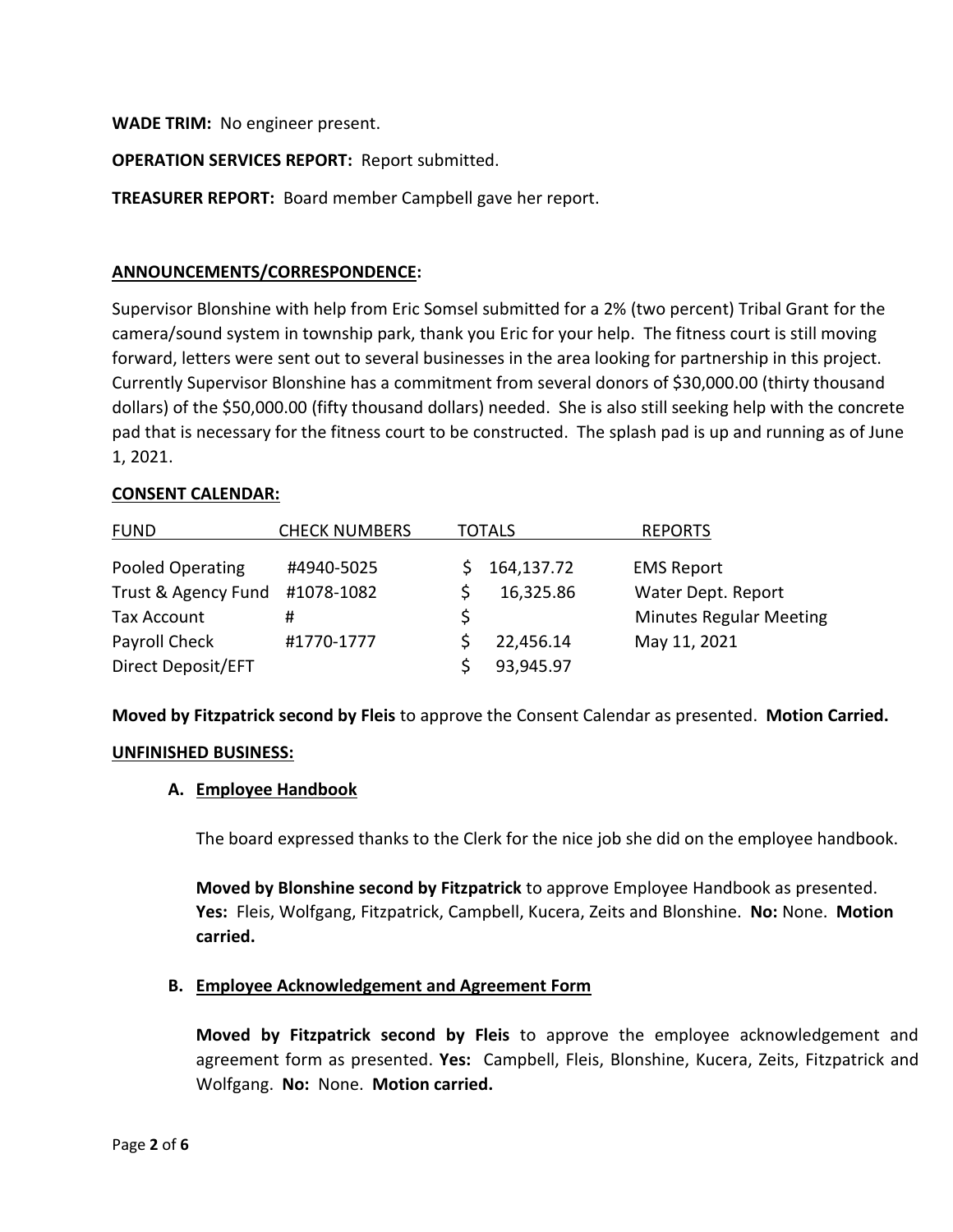# **C. Policy #2021-21 Invoice Approval Policy**

**Moved by Wolfgang second by Kucera** to approve Policy #2021-21 drafted by the township attorney with the three noted corrections. **Yes:** Wolfgang, Kucera, Zeits, Blonshine, Campbell, Fitzpatrick and Fleis. **No:** None. **Motion carried.**

#### **NEW BUSINESS:**

#### **PUBLIC HEARING/S**

**A. Special Use Case # SU/SPR 21-05-01:** Legacy Distillers Inc., is requesting a Special Use/Site Plan to establish a distilled spirits manufacturing facility in existing 5000 square foot building located at 4207 Eagles Fly South, Traverse City, MI 49685 Parcel #28-02-692-020-00. 300ft notifications were mailed and notice published in newspaper and on website.

#### **Public Hearing opened at 6:23PM**

There was no public comment.

#### **Public Hearing closed at 6:24PM**

**Moved by Kucera second by Campbell**, to approve special use case #SP/SPR 21-05-01 Legacy Distillers Inc. as it meets the standards for approval Section 22.04 items A-G in the Blair Township Zoning ordinance and has been recommended for approval by the Planning Commission. **Yes:** Kucera, Blonshine, Fleis, Campbell, Zeits and Wolfgang. **No:** None. **Abstain**: Fitzpatrick. **Motion Carried.**

**B. Special Use Case # SU/SPR 21-05-02:** Silver Lake Building Condo's LLC., is requesting a Special Use/Site Plan to establish a 46-unit commercial storage building development on vacant property located at South West Silver Lake Road, Traverse City, MI 49685 Parcel #007-033-02. 300ft notifications were mailed and notice published in newspaper and on website.

## **Public Hearing opened at 6:27PM**

There was no public comment.

## **Public Hearing closed at 6:28PM**

**Moved by Wolfgang second by Campbell** to approve #SP/SPR 21-05-02 Silver Lake Building Condo's LLC as it meets the standards for approval Section 22.04 items A-G in the Blair Township Zoning ordinance and has been recommended for approval by the Planning Commission. **Yes:** Zeits, Campbell, Fleis, Wolfgang, Blonshine and Kucera. **No:** None. **Abstain:** Fitzpatrick. **Motion Carried.**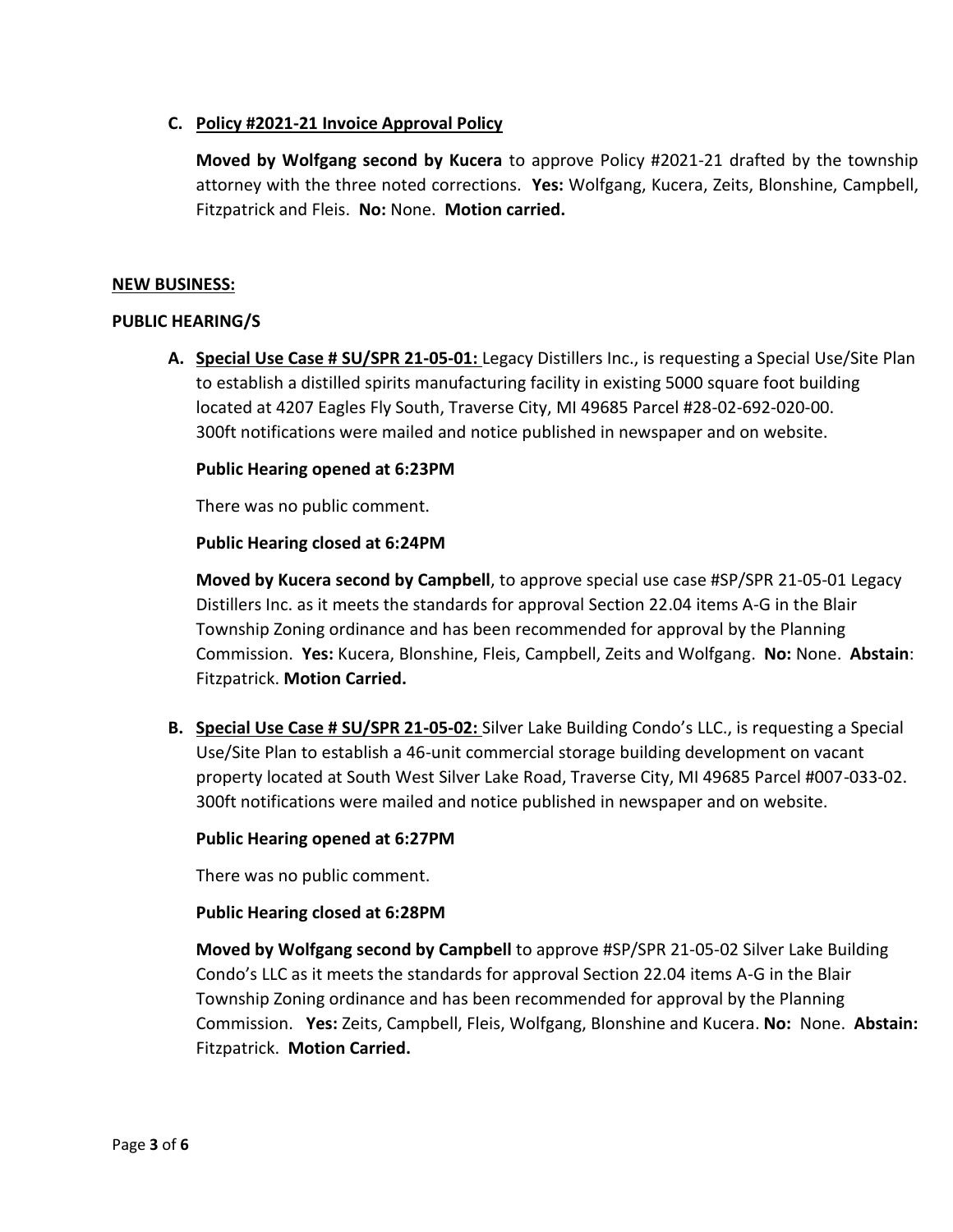# **C. Resolution #2021-08 To Set Township's Supervisors Salary**

**Moved by Wolfgang second by Campbell** to adopt resolution #2021-08 to set the Township Supervisors Salary for the fiscal year 2021-2022. **Yes:** Fitzpatrick, Campbell, Zeits, Wolfgang, Fleis, Blonshine and Kucera. **No:** None. **Motion Carried.**

# **D. Resolution #2021-09 To Set Township's Clerks Salary**

**Moved by Fitzpatrick second by Zeits** to adopt resolution #2021-09 to set the Township Clerks Salary for the fiscal year 2021-2022. **Yes:** Kucera, Campbell, Fitzpatrick, Blonshine, Fleis, Wolfgang and Zeits. **No:** None. **Motion Carried.**

# **E. Resolution #2021-10 To Set Township's Treasurers Salary**

**Moved by Fleis second by Blonshine** to adopt resolution #2021-10 to set the Township Treasurers Salary for the fiscal year 2021-2022. **Yes:** Fleis, Blonshine, Campbell, Wolfgang, Zeits, Fitzpatrick and Kucera. **No:** None. **Motion Carried.** 

# **F. Resolution #2021-11 To Set Township's Trustee #1 Salary**

**Moved by Fitzpatrick second by Blonshine** to adopt resolution #2021-11 to set the Township Trustee #1 Salary for the fiscal year 2021-2022. **Yes:** Campbell, Zeits, Kucera, Blonshine, Fitzpatrick, Wolfgang and Fleis. **No:** None. **Motion Carried.**

# **G. Resolution #2021-12 To Set Township's Trustee #2 Salary**

**Moved by Kucera second by Wolfgang** to adopt resolution #2021-12 to set the Township Trustee #2 Salary for the fiscal year 2021-2022. **Yes:** Wolfgang, Zeits, Fleis, Campbell, Fitzpatrick, Blonshine and Kucera. **No:** None. **Motion Carried.**

# **H. Resolution #2021-13 To Set Township's Trustee #3 Salary**

**Moved by Wolfgang second by Zeits** to adopt resolution #2021-13 to set the Township Trustee #3 Salary for the fiscal year 2021-2022. **Yes:** Kucera, Blonshine, Fleis, Campbell, Wolfgang, Fitzpatrick and Zeits. **No:** None. **Motion Carried.**

# **I. Resolution #2021-14 To Set Township's Trustee #4 Salary**

**Moved by Fitzpatrick second by Zeits** to adopt resolution #2021-14 to set the Township Trustee #4 Salary for the fiscal year 2021-2022. **Yes:** Wolfgang, Zeits, Kucera, Blonshine, Fitzpatrick, Fleis and Campbell. **No:** None. **Motion carried.** 

# **J. Resolution #2021-15 To Set Township's Employee Wages**

**Motion by Kucera second by Wolfgang** to adopt resolution #2021-4415 to Set Township Employee Wages for the fiscal year 2021-2022. **Yes:** Blonshine, Wolfgang, Zeits, Kucera, Fleis and Fitzpatrick. **No:** Campbell. **Motion carried.**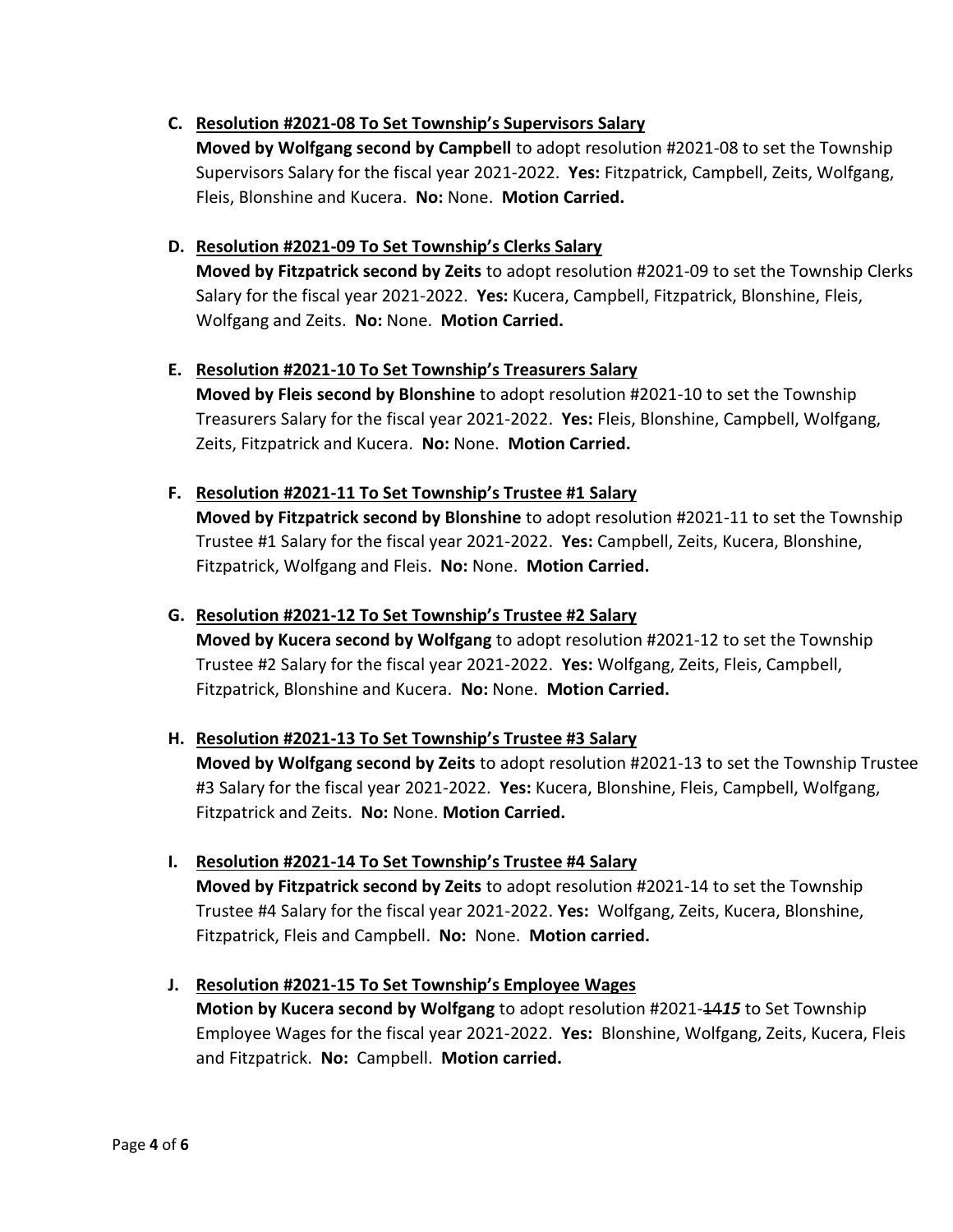# **K. Resolution #2021-16 To Set Bank Depositories**

**Moved by Fleis second by Fitzpatrick** to adopt resolution #2021-16 to Set Bank Depositories for the fiscal year 2021-2022. **Yes:** Fitzpatrick, Kucera, Zeits, Fleis, Wolfgang, Campbell and Blonshine. **No:** None. **Motion carried.**

# **L. Resolution #2021-17 General Appropriation Act**

**Moved by Wolfgang second by Fitzpatrick** to adopt resolution #2021-17 General Appropriation Act for fiscal year 2021-2022. **Yes:** Fleis, Zeits, Fitzpatrick, Kucera, Blonshine, Campbell and Wolfgang. **No:** None. **Motion Carried.**

## **M. Resolution # 2021-18 to Set Cemetery Prices and Fees**

**Moved by Fitzpatrick second by Wolfgang** to adopt resolution #2021-18 to Set Cemetery Prices and Fees. **Yes:** Campbell, Zeits, Blonshine, Fleis, Kucera, Fitzpatrick and Wolfgang. **No:**  None. **Motion Carried.**

# **N. Resolution #2021-19 to Adopt the Annual Exemption Option as Set Forth in the 2011 PA152, Publicly Funded Health Insurance Contribution Act**

**Moved by Wolfgang second by Fitzpatrick** to adopt resolution #2021-19 Annual Exemption Option as set forth in 2011 Public Act 152, The Publicly Funded Health Insurance Contribution Act for fiscal year 2021-2022**. Yes:** Fleis, Wolfgang, Zeits, Kucera, Fitzpatrick, Campbell and Blonshine. **No:** None. **Motion carried.**

## **O. Resolution #2021-20 to Adopt benefit package for full time Non-Union employees.**

**Motion by Fitzpatrick second by Blonshine** to adopt resolution #2021-20 Benefit Package for full time Non-Union employees for fiscal year 2021-2022. **Yes:** Wolfgang, Zeits, Fitzpatrick, Blonshine, Fleis, Kucera and Campbell. **No:** None. **Motion carried.**

## **P. Resolution #2021-21 to Adopt schedule of Meetings 2021-2022**

**Moved by Fitzpatrick second by Fleis** to adopt resolution #2021-21 schedule of Meetings for fiscal year 2021-2022. **Yes:** Campbell, Kucera, Fitzpatrick, Wolfgang, Zeits, Blonshine and Fleis. **No:** None. **Motion carried.**

## **Q. Resolution #2021-03 to Spend Remainder of Bond Money**

**Moved by Blonshine second by Zeits** to adopt resolution #2021-03 to spend remainder of Bond Money for Blair 2018 Water System project. **Yes:** Fleis, Wolfgang, Campbell, Zeits, Blonshine, Kucera and Fitzpatrick. **No:** None. **Motion Carried.**